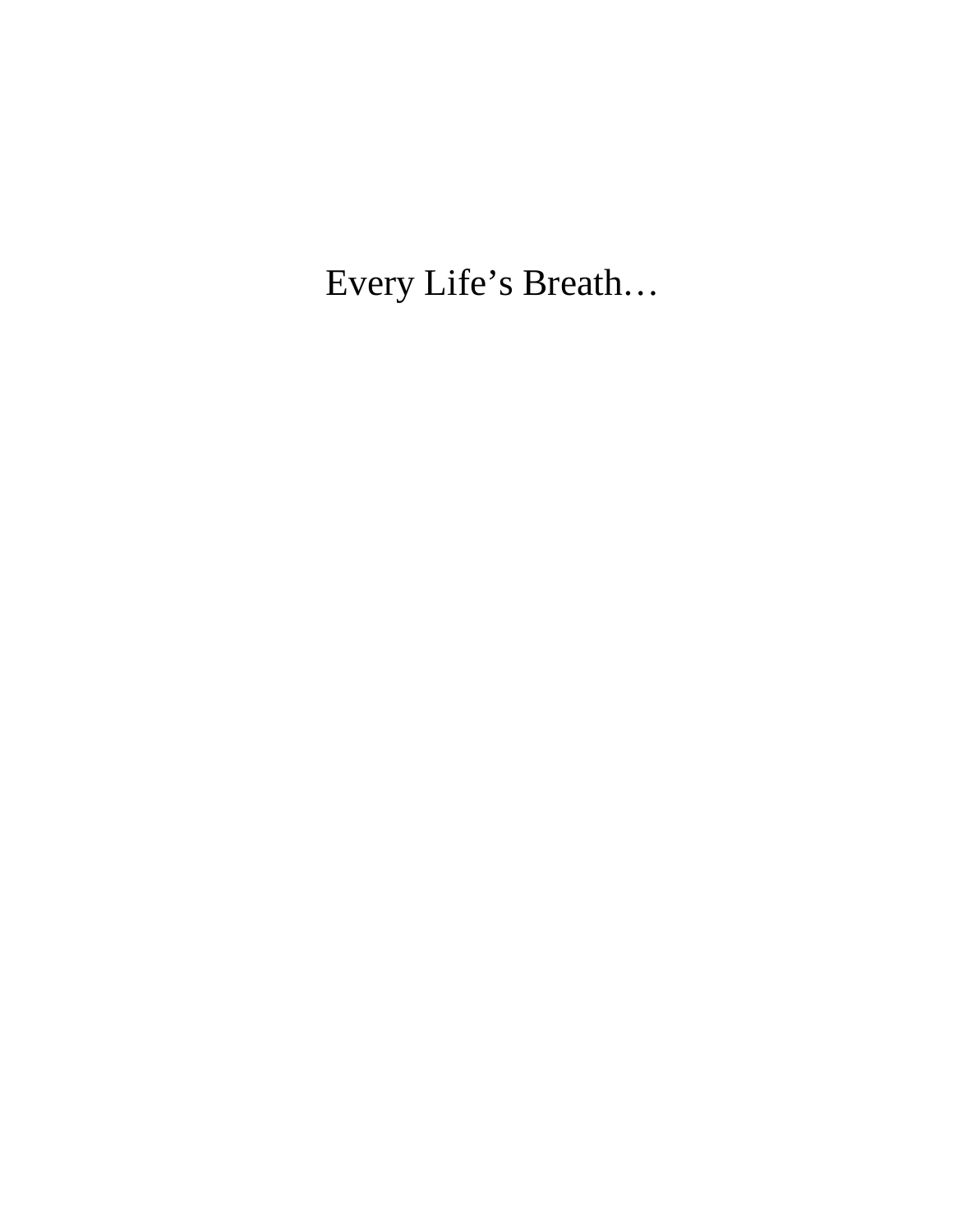Periodical devoted to the inner dimension of Torah.

Nishmas Kol Chai Kayitz 5775 -2-

Adam Friedman, Editor Raffi Leicht, Editor Dovid'l Weinberg, Editor

Every Life's Breath Copyrighted © 2015 by **Nishmas Publications** (917) 294-1429 NishmasPublications@gmail.com Jerusalem - New York

Order Department: (917) 294-1429 / (646) 334-3659 NishmasPublications@gmail.com

All rights reserved.

Printed in the *United States of America*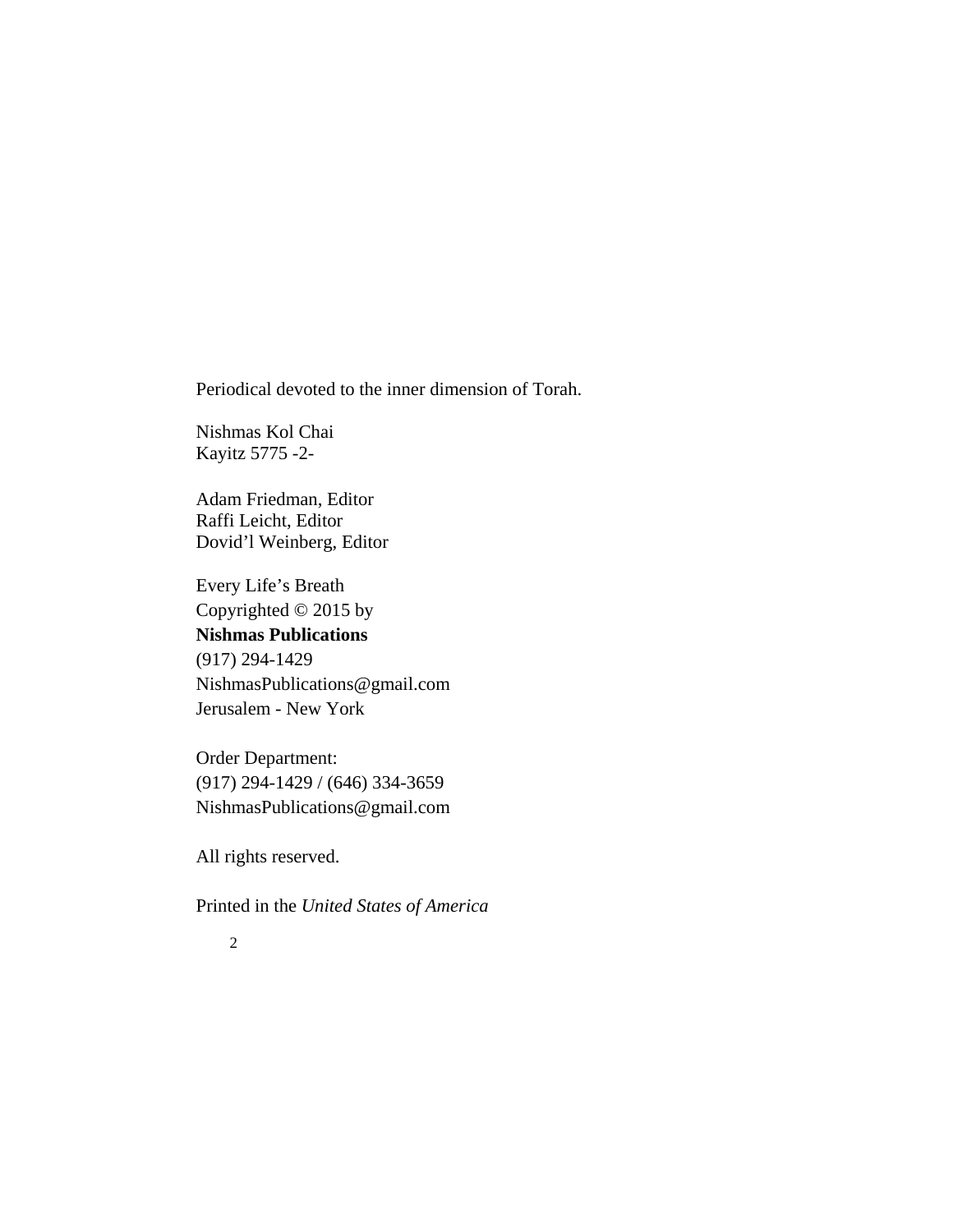# **Contents**

| Ma'amarim                                                                     |
|-------------------------------------------------------------------------------|
| Rav Moshe Weinberger                                                          |
| 2 Look into the Summer Night Sky: The Hidden Opportunity                      |
| Eliezer Mischel                                                               |
| 3 Tu B'Av: A Beacon of Hope for the Final Generation27<br>Moshe Tzvi Weinberg |
| 4 Spiritual Ophtamology: Fixing Eyesight in Tammuz and<br>Dovid'l Weinberg    |
| Joey Rosenfeld                                                                |
| Adam Friedman                                                                 |
| Judah Klein                                                                   |
|                                                                               |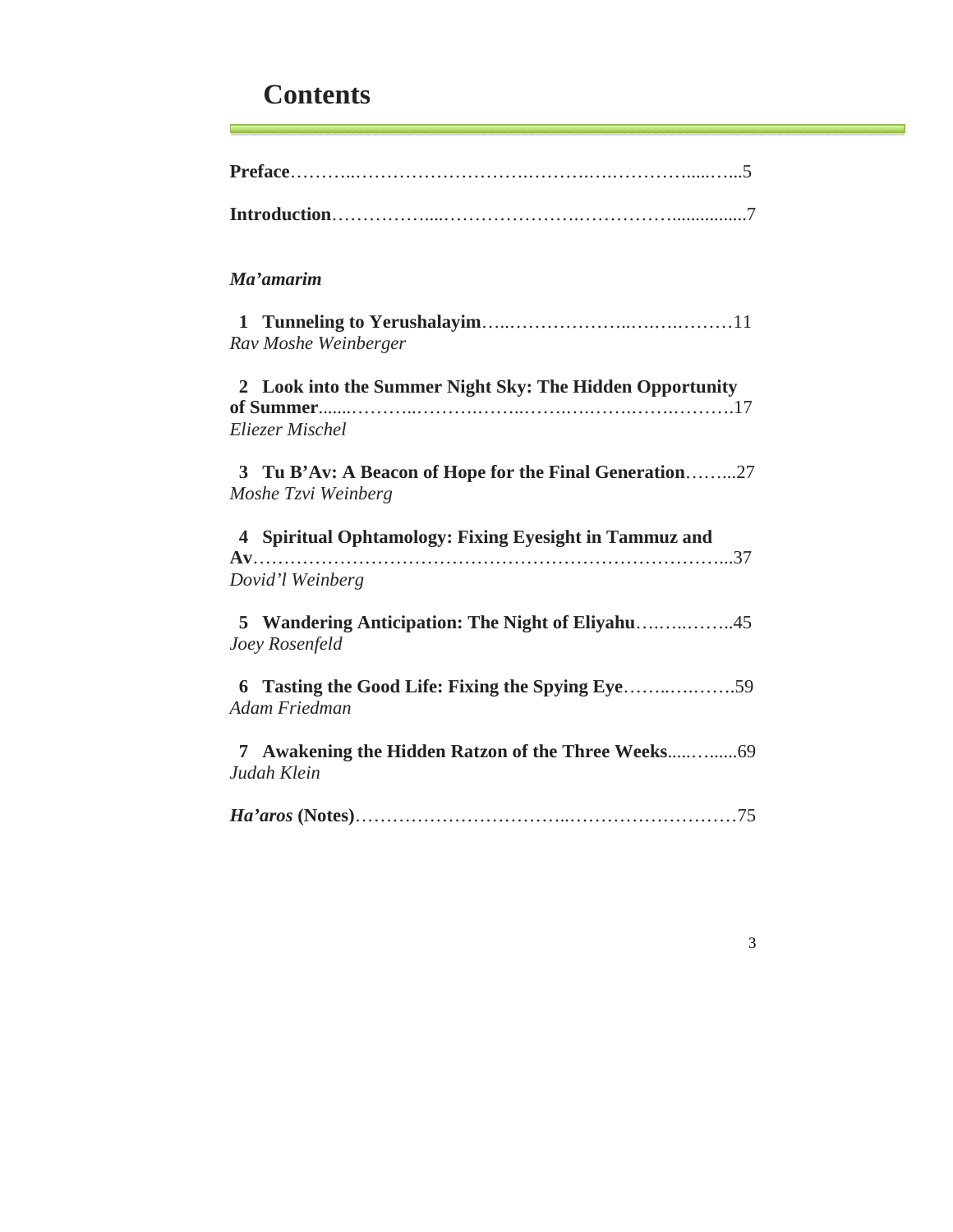# **Tunneling to Yerushalayim\***

Rav Moshe Weinberger

*As Tisha B'Av this year coincides with Shabbos, it is observed motzei Shabbos and Sunday. Therefore, like the year 5772, when this drasha was originally given, Shabbos is both Tisha b'Av and erev Tisha b'Av.*

After forty years of wandering in the Sinai desert, Moshe Rabbeinu begins to reflect on the Jewish people's journey from *Mitzrayim* to the Land of Israel with the words, "Eleven days from Chorev [*Sinai*], by way of *Har Seir* until *Kadesh Barnea*."<sup>1</sup> Rashi explains that "The [Jewish people] traveled [the entire eleven day journey] in three days. That is the extent to which the Divine Presence exerted itself for your sake to hasten your arrival in the land. But because you sinned, He led you around *Har Seir* for forty years."2

In other words, what began as an eleven day journey, providentially became a three day journey, and was, regrettably, transformed into a forty year voyage in the desert. Therefore, the next pasuk continues, "and it was in the fortieth year..."<sup>3</sup>

### *The Hidden Tunnels*

In Megilas Eicha, we read, "He has enclosed my ways with hewn stone, He has made my paths crooked"<sup>4</sup> Commenting on this pasuk, the Midrash<sup>5</sup> recounts, that there were simple working Jewish men and women who lived in Tzipori, Teveria, and even further north, in Gilad, who used to travel to *Yerushalayim* every *erev Shabbos* to light candles and learn Torah in the *Beis haMikdash,* and then return home before Shabbos.

As it was impossible in those days to make such a journey in one day, they traveled via a system of enigmatic and underground tunnels. These tunnels can no longer be found because "there were tunnels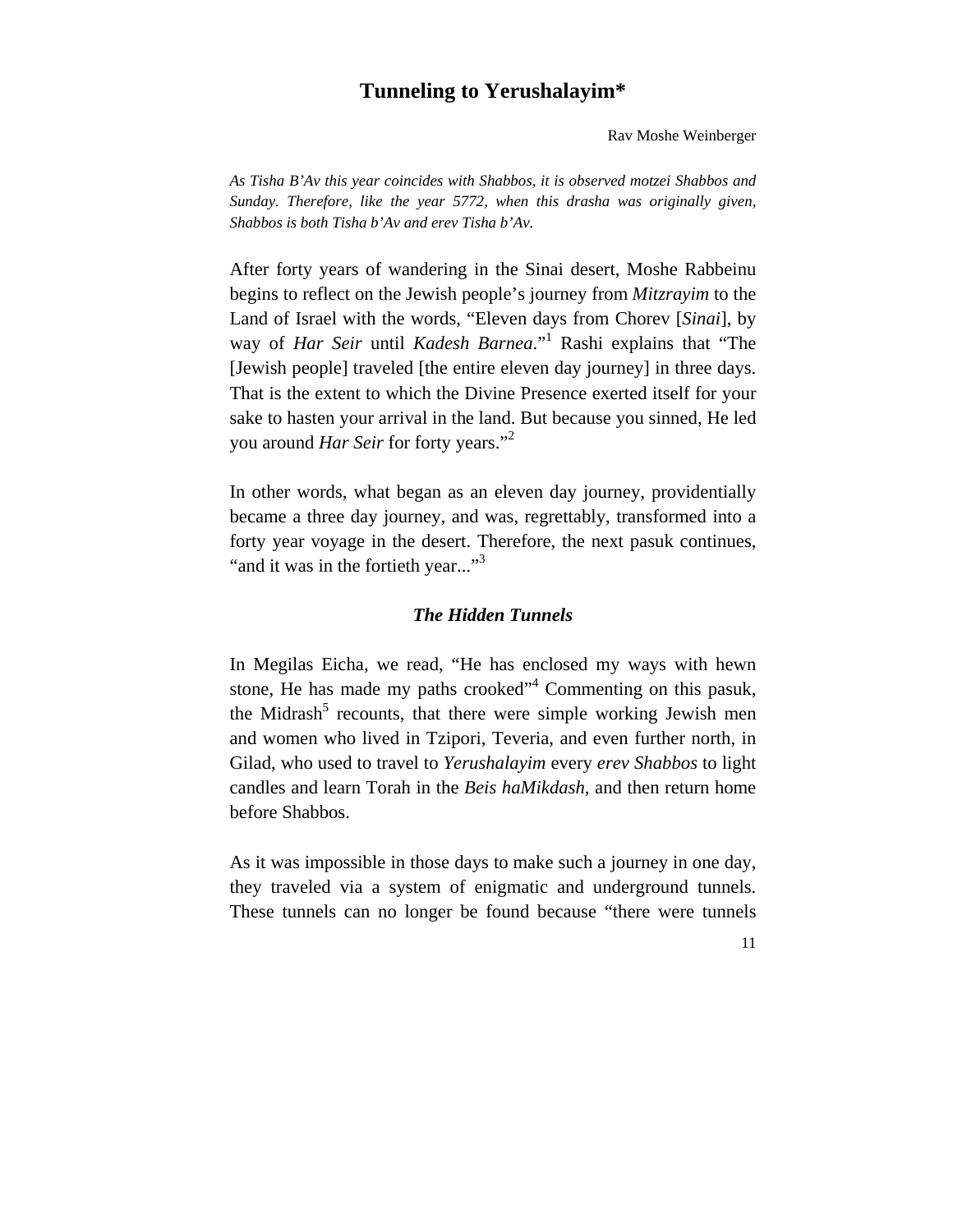there, but they were concealed." It is here that "He has enclosed my ways with hewn stone; He has made my paths crooked."<sup>6</sup>

These simple Jews had such a strong longing to be in the *Beis haMikdash* in *Yerushalayim*, that *Hashem* opened up a miraculous path for them in the form of those *mechilos*, tunnels. In explaining this Midrash, the Maharal writes:

> *This Midrash contains an inner meaning, different from the simple understanding. There is no doubt in my mind that this deeper meaning is its [Midrash] explanation. There are certain things that remain concealed, hidden, and unrevealed, to the degree that they seemingly do not exist at all. Like the Ten [Lost] Tribes, whose [spiritual] force remains in potentia, until the future (leAsid - referring to the end of days), when their [spiritual] force will be revealed, and their physical reality will move from potential to an active state. So too these tunnel ways, hidden and concealed under the Land. Hashem brings everything from a dormant state of potential into an active state of reality this is a specific quality of the Land [of Israel], to go from potential to active.7*

Completing the mystery, *Chazal* tell a story of a man who found himself in a tunnel, going in the opposite direction of his home. This man, who lived in Eretz Yisrael, was plowing with his ox, when the ox wondered off. He chased after it, and followed it into a tunnel. Upon emerging from the other side of the tunnel, he found himself in unfamiliar territory - people looked different and no one spoke his language. He stopped a crowd on the street and asked where he was. The crowd responded, "Bavel," and took their turn in asking the man where he was from. He tried to explain that he was from Eretz Yisrael, and that on that very same day he had suddenly arrived in Bavel. Bewildered, the Babylonians, asked him how he got to Bavel in less than a day? The man turned back to show them the tunnel from which he emerged, but he was unable to find it. *Chazal* close the story with the above cited verse, "He has enclosed my ways with hewn stone, He has made my paths crooked."8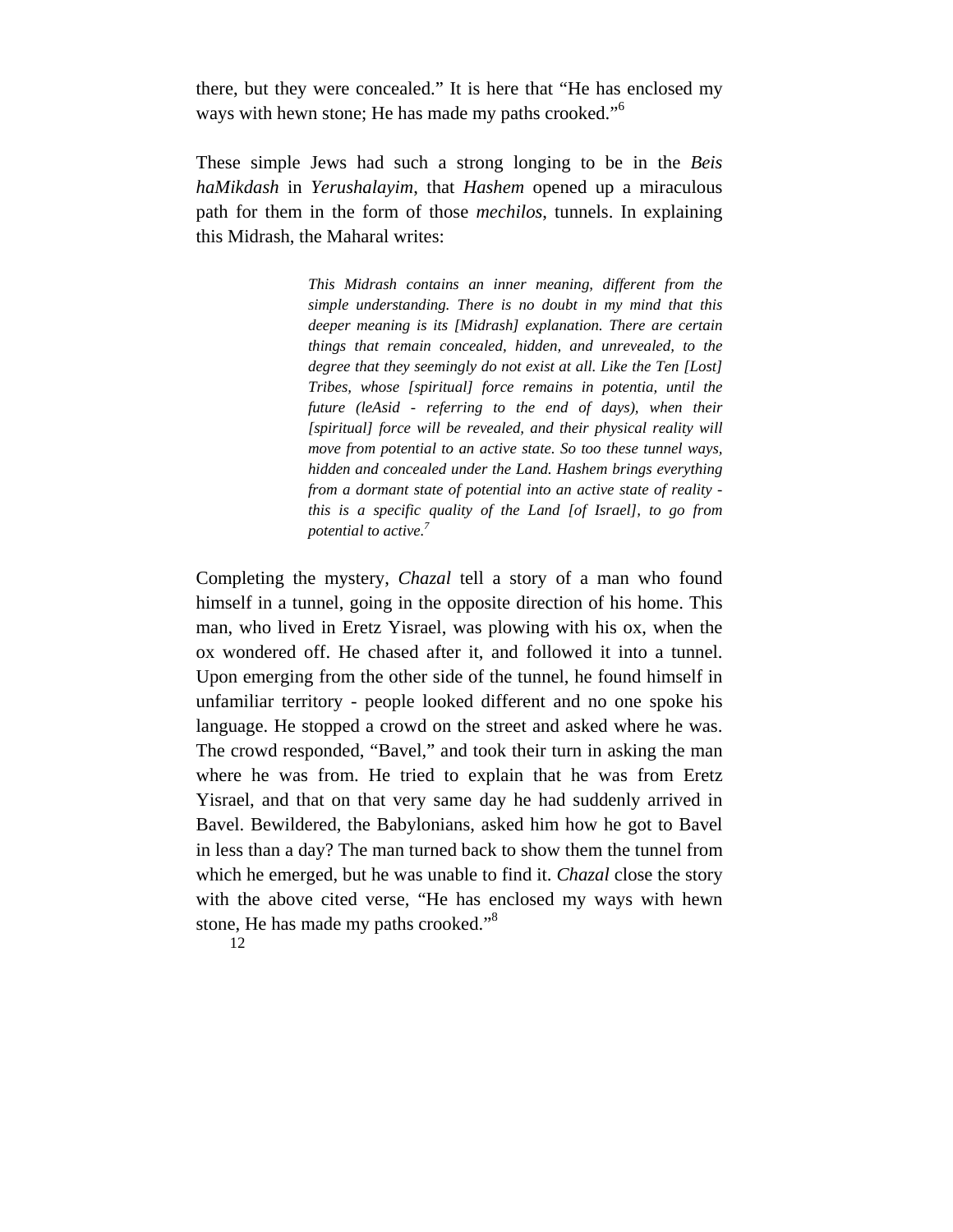The first story told of people who wanted so badly to reach *Yerushalayim*, that *Hashem* created a miraculous path to the *Beis haMikdash* for them. In the second story, on the other hand, someone who was already in Eretz Yisrael spent his time chasing cows and other facets of corporeality, until those same tunnels led him into exile. Alas, we all have our "oxen," and like the man in the story, we do not know how to find our way back to Eretz Yisrael, to holiness.

# *Leaving the Mindset of Exile*

The distance between exile and redemption is exceedingly vast; but, more than the physical distance that accompanies exile, it is the distance between our minds and our hearts that we struggle with. With great desire for Eretz Yisrael, our path to the Land was transformed from an eleven day affair, into a pleasant, three day stroll. But when we went off track and began chasing the wrong things, that path suddenly became a forty year journey, followed by two thousand years of exile, from which we do not know how to return. There are many political and economic obstacles to our return to the Land of Israel, but the main obstacles are inside of us, in our minds and in our hearts.

Rav Yehuda HaLevi *zt"l* longed for Eretz Yisroel so much that he wrote "My heart is in the East, and I am at the end of the West."<sup>9</sup> With great longing, one can overcome all obstacles and bypass all stumbling blocks in order to return home. Because of his great desire, even though travel to Eretz Yisrael was extremely dangerous in those days, Rav Yehuda HaLevi found a "tunnel," and made his way back home.

Exile and destruction have destroyed the paths back to Eretz Yisrael and redemption. But *Chazal*<sup>10</sup> have revealed to us that with the arrival of the final redemption, the ten lost tribes will return to Eretz Yisrael,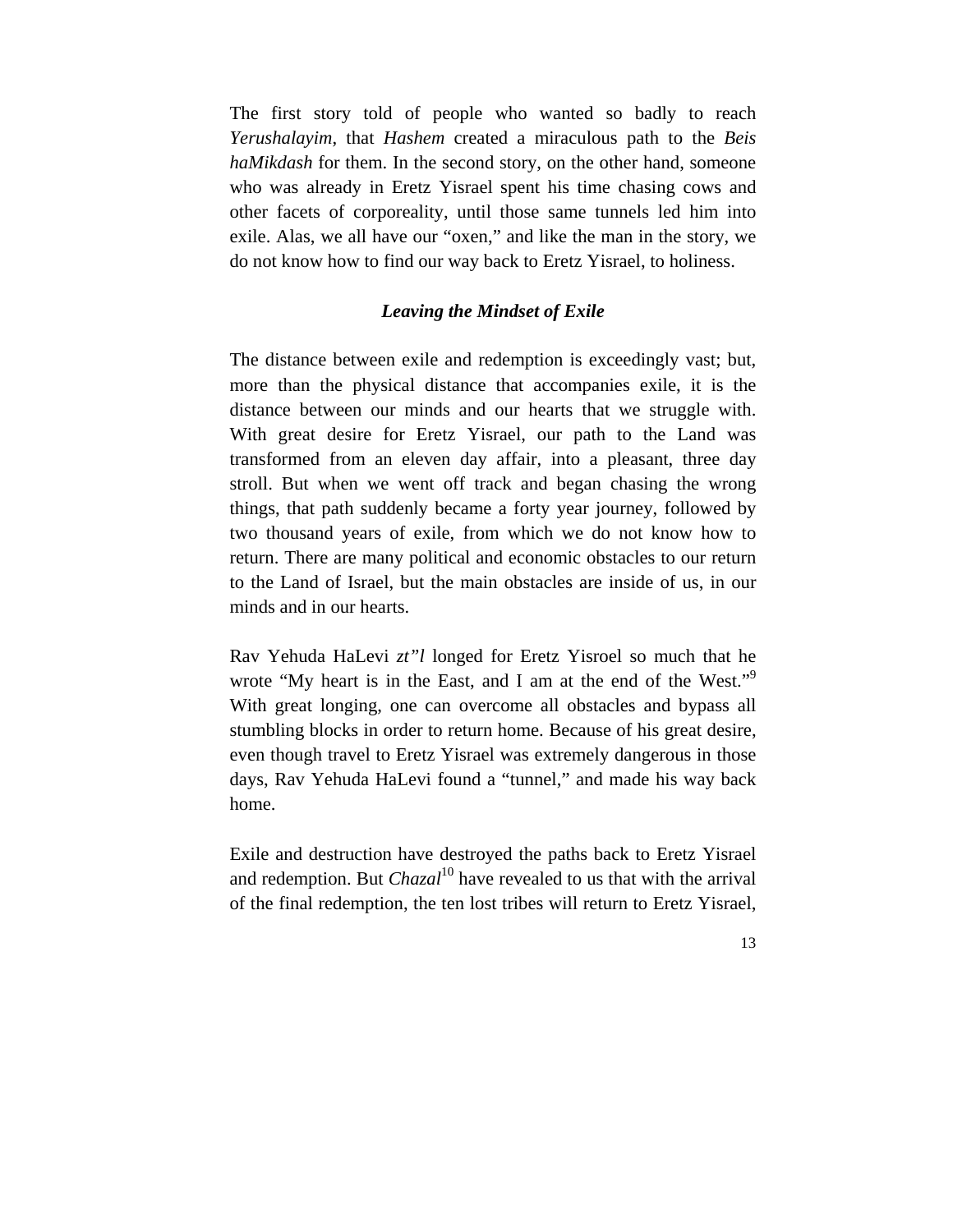by way of these tunnels, from the other side of the *Sambatyon* River. In addition, *Chazal*<sup>11</sup> inform us that at the time of the redemption, the *tzadikim* who have left the world will come to life and return to Eretz Yisrael via these same tunnels, "[*Hashem*] will create tunnels for them in the earth." Rashi explains that "They will stand on their feet and walk to Eretz Yisroel in tunnels where they will emerge and come out."<sup>12</sup> The great desire that gives rise to these tunnels is so powerful that it can even bridge the distance between this world and the next, bringing the lost tribes and the *tzadikim* who have left the world back to Eretz Yisrael.

Through these teachings, Chazal have revealed to us, that the distance between exile and redemption, this world and the next, and the mind and heart, is not as far as we think.

#### *Promised Land*

Moshe Rabbeinu reminds the Jewish people that the Promised Land is waiting right around the corner. "See that I have placed the land before you; come and inherit it... See that *Hashem*, your G-d, has placed the land before you; ascend and inherit it as *Hashem*, the G-d, of your fathers has spoken to you. Do not be afraid and do not fear."13 All that is required is to not be afraid. We did not get lost in the desert because of the other nations there, for political reasons, or any other reason. Rather, our journey turned into a forty year trip because of our mindset. Moshe explained to them, "You did not want to ascend...This is why you did not believe in *Hashem*, your G-d."<sup>14</sup>

## *The Tale of the Goat*

Shmuel Yosef ("Shai") Agnon *z"l*, the famous Nobel Prize winning and G-d fearing writer, wrote a story called "The Tale of the Goat" ("*Maaseh haEiz*"), inspired by all of the Midrashim about the mysterious tunnels.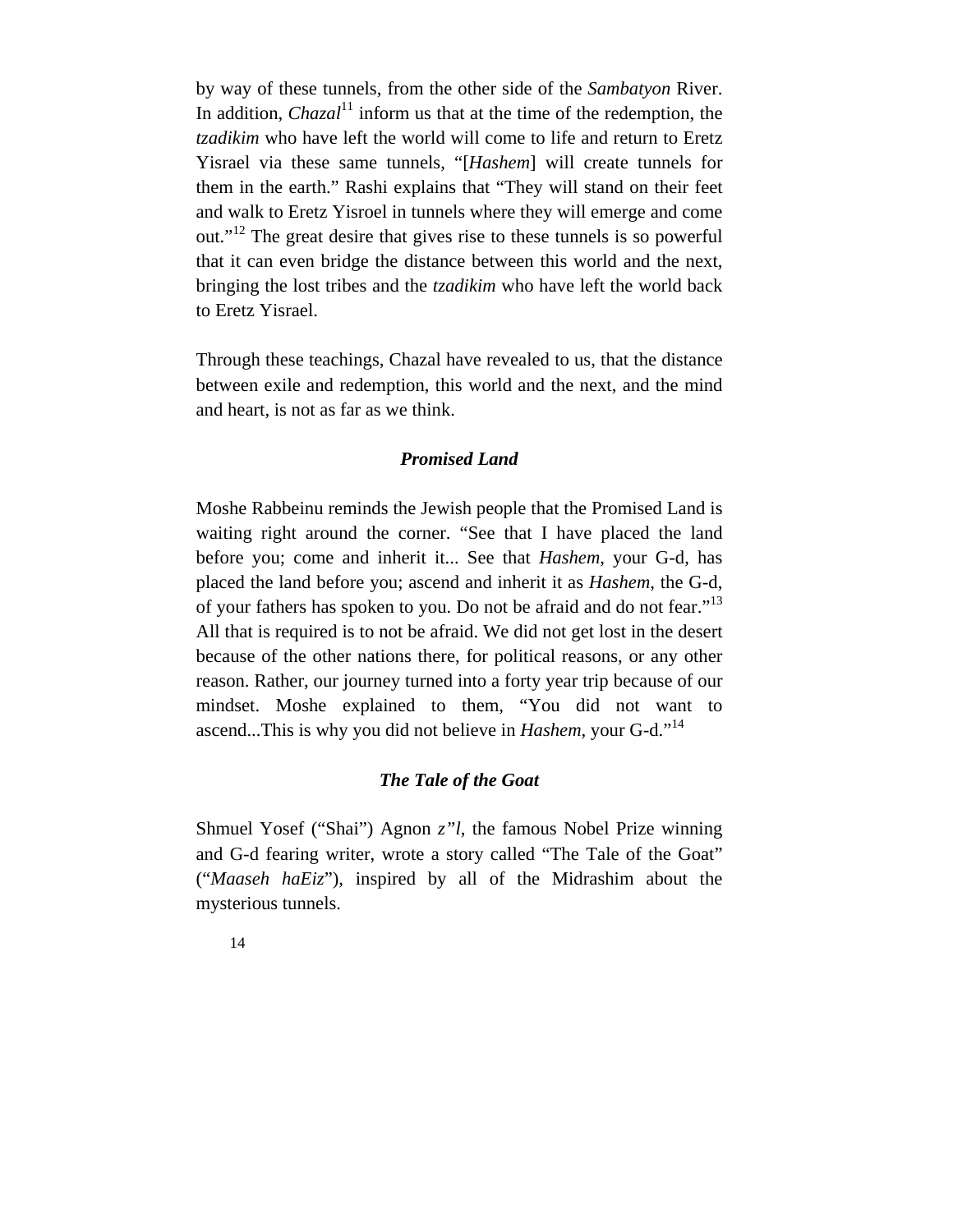He told of an old man who was very sick. His doctors told him that he needed goat's milk, so he bought a goat. A short time after he bought the goat, she disappeared for a few days. Wherever they searched for her they could not find her. But after a few days, she returned on her own with an udder full of milk so rich and delicious that it tasted like it came from *Gan Eden*.

Whenever the milk ran out she would disappear for a few days and could not be found until she returned on her own with udders full of the most delicious milk. One day, the man's son formulated a plan. He tied a rope to the goat's tail and when she left in the middle of the night, he felt the tug of the rope and followed her. He followed her into a tunnel, one of the tunnels and they walked through the tunnel for many hours.

When they came out on the other side, they found themselves on beautiful lush hills with trees and plants blossoming everywhere. He saw Jews but they did not understand Yiddish. He asked them in Hebrew where he was and they explained that they were in the Land of Israel, near *Tzfas*. He wanted to remain there for the day and then return to bring his parents to Eretz Yisrael but he saw people preparing for Shabbos and realized he would not be able to make the journey back home in time for Shabbos. So he wrote a note to his parents telling them that he was fine and actually in the Land of Israel. They should just follow the goat and she would bring them to Eretz Yisrael to live with him. He placed the note in the goat's ear and allowed it to return as he went to live in *Tzfas*.

When the goat returned home to the shtetl without his son, the boy's father was broken-hearted. He did not find the note and assumed that his son had been torn apart by some wild animal in some forest where the goat led him. Ripped by grief, he brought the *shochet*, the ritual slaughterer, to kill the goat that brought him so much pain. As they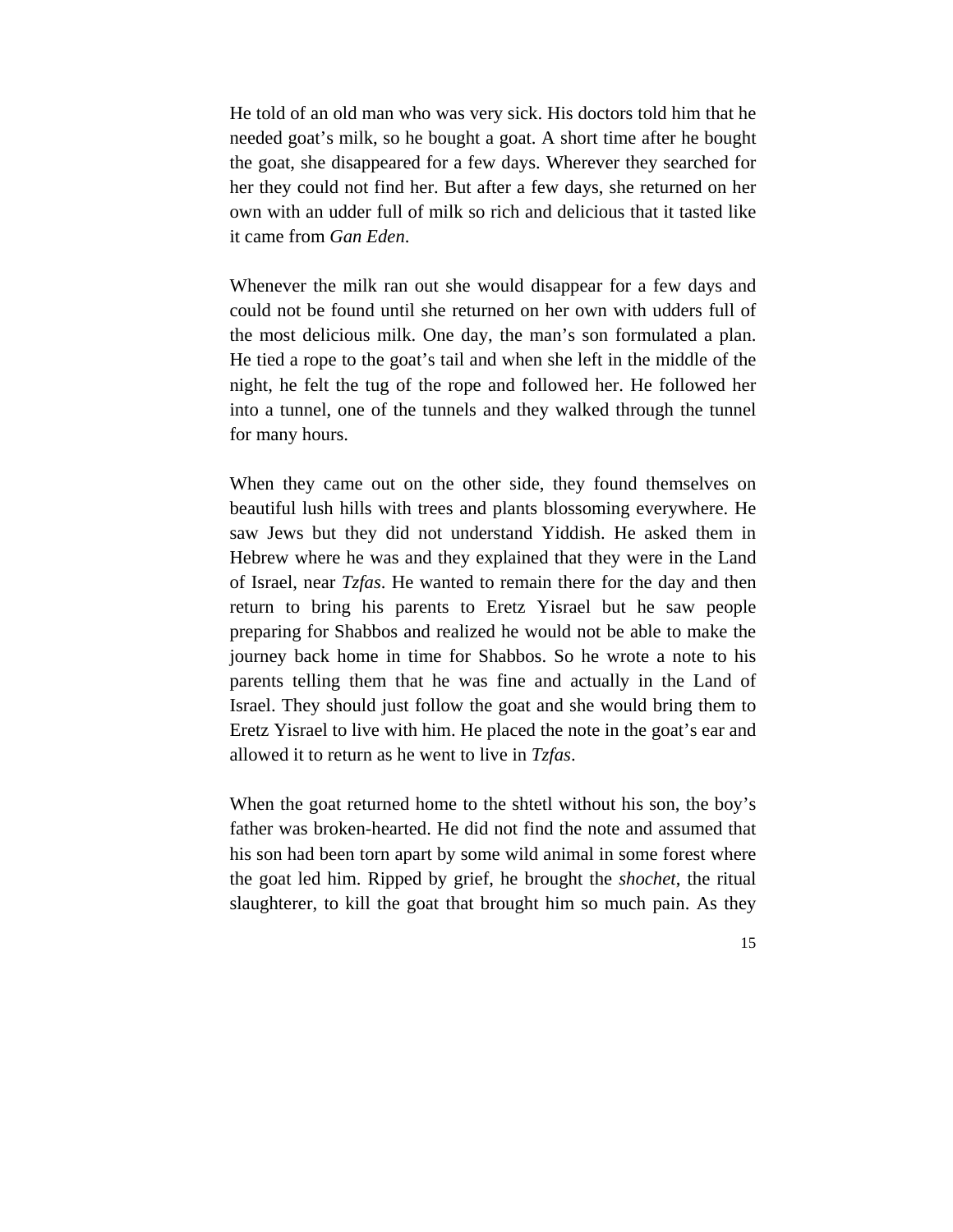were skinning the goat after slaughter, the note fell out of its ear. Seeing his son's handwriting, the father read the note and realized that in his grief and haste, he had killed his only key to returning to his health, Eretz Yisrael, and to his beloved son.

The opening and pathway to redemption still exists; we do not see it or think about it, but it is there and can be unlocked if we desire to return. Until we arouse that desire to its fullest expression, Tisha b'Av will remain a day of pain and sorrow. Still, we must remember and believe, even on Tisha b'Av itself, that the redemption is truly close and attainable.

*Ribbono Shel Olam*, increase our desire for a world in which Your Presence is revealed, a world in which we merit to return through those hidden tunnels to *Yerushalayim*, with the coming of Mashiach, may it be soon in our days.